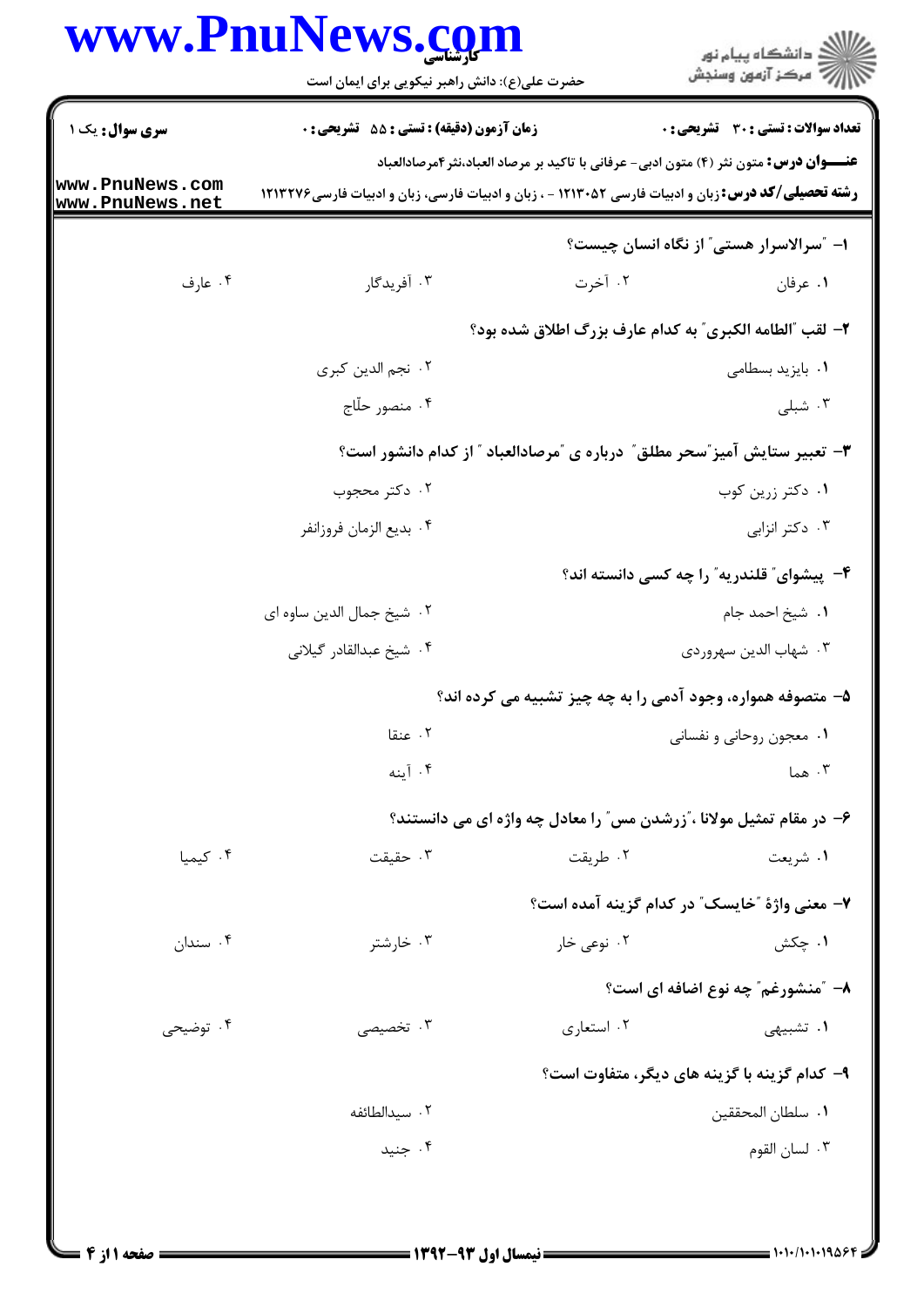|                                    | حضرت علی(ع): دانش راهبر نیکویی برای ایمان است                                                                                                                                                                |                                                                             | ِ دانشڪاه پيا <sub>م</sub> نور<br>/∕ مرڪز آزمون وسنڊش    |  |
|------------------------------------|--------------------------------------------------------------------------------------------------------------------------------------------------------------------------------------------------------------|-----------------------------------------------------------------------------|----------------------------------------------------------|--|
| <b>سری سوال : ۱ یک</b>             | <b>زمان آزمون (دقیقه) : تستی : 55 تشریحی : 0</b>                                                                                                                                                             |                                                                             | <b>تعداد سوالات : تستي : 30 ٪ تشريحي : 0</b>             |  |
| www.PnuNews.com<br>www.PnuNews.net | <b>عنــــوان درس:</b> متون نثر (۴) متون ادبی- عرفانی با تاکید بر مرصاد العباد،نثر ۴مرصادالعباد<br><b>رشته تحصیلی/کد درس:</b> زبان و ادبیات فارسی ۱۲۱۳۰۵۲ - ، زبان و ادبیات فارسی، زبان و ادبیات فارسی۱۲۱۳۲۷۶ |                                                                             |                                                          |  |
|                                    |                                                                                                                                                                                                              | <b>" به روز واقعه تابوت من ز سرو کنید ( که می رویم به داغ بلند بالایی ؒ</b> | +١- در بيت زير، مراد از واژهٔ " واقعه " چيست؟            |  |
| ۰۴ خواب                            | ۰۳ روز رستاخیز                                                                                                                                                                                               | ۲. مرگ                                                                      | ١. شرح حال                                               |  |
|                                    |                                                                                                                                                                                                              | 1۱– در روایات داستانی ایران، "جام جهان نما" به چه کسی نسبت داه شده است؟     |                                                          |  |
| ۰۴ جمشید                           | ۰۳ سلیمان                                                                                                                                                                                                    | ۰۲ کیخسرو                                                                   | ۰۱ اسکندر                                                |  |
|                                    |                                                                                                                                                                                                              |                                                                             | <b>۱۲</b> - معنای واژهٔ ″مقاسات″ در کدام گزینه آمده است؟ |  |
| ۰۴ تیره                            | ۰۳ ناگهان                                                                                                                                                                                                    | ۰۲ تحمل سختی                                                                | ۰۱ اندازه گیری                                           |  |
|                                    | آفرمود: چون از وطن مالوف و مسکن مشغوف، بی اختیار دور افتادی و به اضطرار، وقت و جمعیت به باد دادی…آ                                                                                                           |                                                                             | ۱۳- در عبارت زیر، چند اصطلاح عرفانی دیده می شود؟         |  |
| ۰۴ یک اصطلاح                       | ۰۳ دو اصطلاح                                                                                                                                                                                                 | ٠٢ چهار اصطلاح                                                              | ۰۱ سه اصطلاح                                             |  |
|                                    |                                                                                                                                                                                                              |                                                                             | <b>۱۴</b> رساله آدل و جان آ اثر کیست؟                    |  |
|                                    | ۰۲ خواجه عبدالله انصارى                                                                                                                                                                                      |                                                                             | ۰۱ عزیز نسفی                                             |  |
|                                    | ۰۴ عطار نیشابوری                                                                                                                                                                                             | ۰۳ شیخ محمود شبستری                                                         |                                                          |  |
|                                    |                                                                                                                                                                                                              | ۰۱۵ ″ لولیان ″ در ادب فارسی، مظهر چه چیز شناخته شده اند؟                    |                                                          |  |
|                                    | ۰۲ شوخی                                                                                                                                                                                                      |                                                                             | ۰۱ پریشانی و بی سامانی                                   |  |
|                                    | ۰۴ جوانمردی                                                                                                                                                                                                  |                                                                             | ۰۳ سخت کوشی                                              |  |
|                                    |                                                                                                                                                                                                              | ۱۶– " مسند "در جمله ی "جامه عشق را تار یحبهم آمد" کدام گزینه است؟           |                                                          |  |
| ۰۴ محذوف است.                      | ۰۳ يحبهم                                                                                                                                                                                                     | ۰۲ جامه                                                                     | ۰۱ تار                                                   |  |
|                                    |                                                                                                                                                                                                              |                                                                             | <b>۱۷</b> - ″ پنبه کردن ″ کنایه از چیست؟                 |  |
| ۰۴ فروبردن                         | ۰۳ گريزاندن                                                                                                                                                                                                  | ۰۲ فريفتن                                                                   | ۰۱ مهيا کردن                                             |  |
|                                    |                                                                                                                                                                                                              |                                                                             | 1۸– معنای واژهٔ " تفرّس " در کدام گزینه آمده است؟        |  |
|                                    | ۰۲ فرصت جستن                                                                                                                                                                                                 |                                                                             | ۰۱ اسب دوانی                                             |  |
|                                    | ۰۴ نیک نگریستن به چیزی و واقعه ای                                                                                                                                                                            |                                                                             | ۰۳ عدول کردن                                             |  |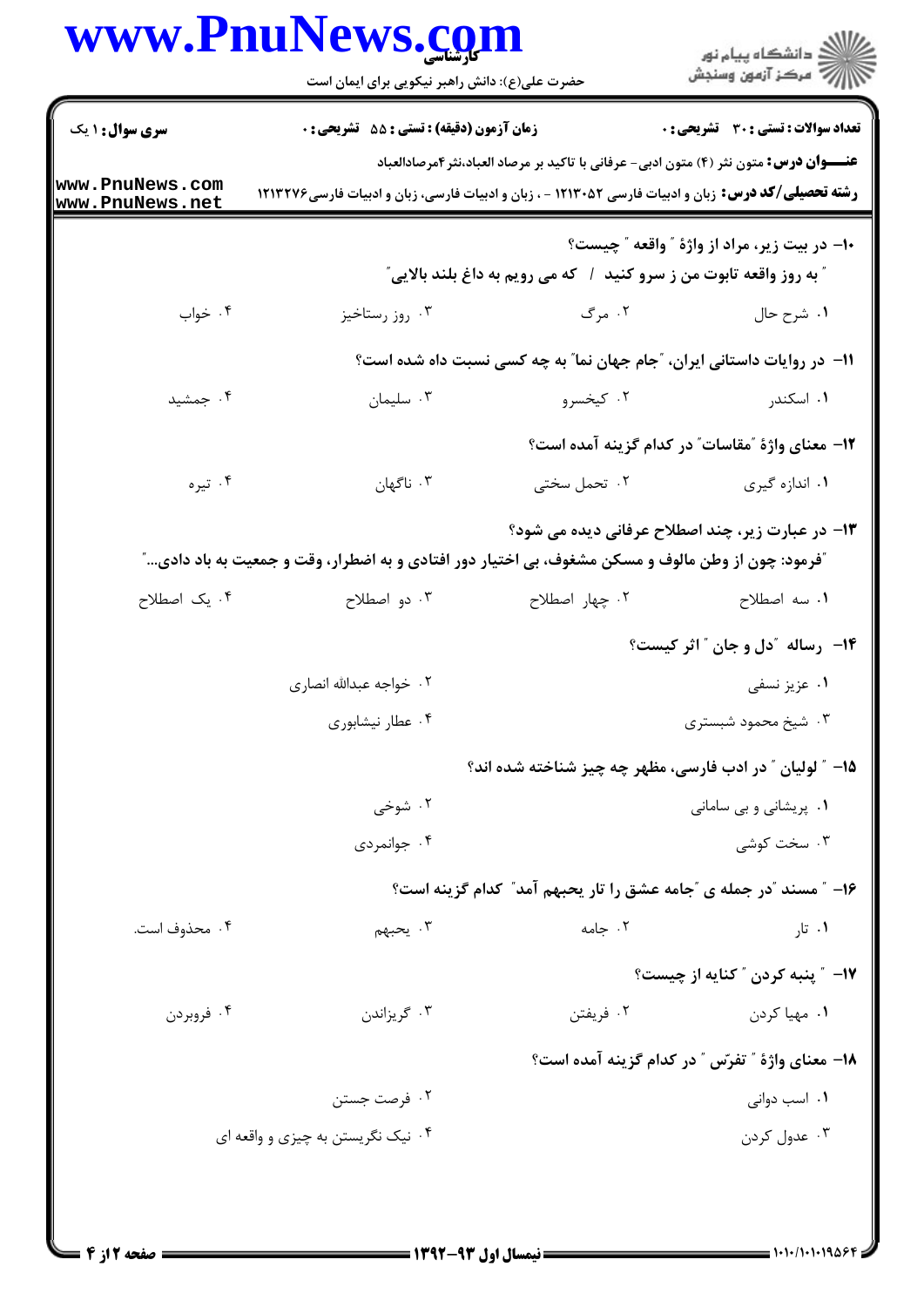| ڪ دانشڪاه پيام نور<br>//> مرڪز آزمون وسنڊش                                                        |             | حضرت علی(ع): دانش راهبر نیکویی برای ایمان است                                                              |                                    |
|---------------------------------------------------------------------------------------------------|-------------|------------------------------------------------------------------------------------------------------------|------------------------------------|
| تعداد سوالات : تستى : 30 قشريحى : 0                                                               |             | زمان آزمون (دقيقه) : تستى : 55 تشريحى : 0                                                                  | <b>سری سوال : ۱ یک</b>             |
| <del>عنــــوان درس:</del> متون نثر (۴) متون ادبی- عرفانی با تاکید بر مرصاد العباد،نثر۴مرصادالعباد |             | <b>رشته تحصیلی/کد درس:</b> زبان و ادبیات فارسی ۱۲۱۳۰۵۲ - ، زبان و ادبیات فارسی، زبان و ادبیات فارسی۱۲۱۳۲۷۶ | www.PnuNews.com<br>www.PnuNews.net |
| ۱۹- واژهٔ ″ درکت ″ در تضاد با کدام یکی از واژه های داده شده، قرار می گیرد؟                        |             |                                                                                                            |                                    |
| ۰۱ درجه                                                                                           | ۰۲ بهشت     | ۰۳ جهنم                                                                                                    | ۰۴ نفاست                           |
| <b>+۲-</b> معنی " ابلیس " در کدام گزینه آمده است؟                                                 |             |                                                                                                            |                                    |
| ۰۱ نومید از رحمت                                                                                  |             | ۰۲ پناه داده شده                                                                                           |                                    |
| ۰۳ گرېٌز                                                                                          |             | ۰۴ نقیب                                                                                                    |                                    |
| <b>۲۱</b> - معنای ترکیب "هباء منثور " در کدام گزینه آمده است ؟                                    |             |                                                                                                            |                                    |
| ٠١ ذراتي پراکنده و ناچيز                                                                          |             | ۰۲ بساط گسترده                                                                                             |                                    |
| ۰۳ سپاه پیروز                                                                                     |             | ۰۴ استعداد کامل                                                                                            |                                    |
| ٢٢–  كدام بيت با حديث ″من تقرّب الى شبراً تقربت اليه ذراعاً ″ تناسب معنايي دارد؟                  |             |                                                                                                            |                                    |
| ١. سوداي وصال ما تو را تنها نيست ١. ليكن قد اين قبا، به هر بالا نيست                              |             |                                                                                                            |                                    |
| ۰۲ بازی بودم پریده از عالم ناز / تابوک برم ز شیب صیدی به فراز                                     |             |                                                                                                            |                                    |
|                                                                                                   |             | ۰۳ چو آمدی روی مهرویم که باشم من که من باشم؟ / که آنگه خوش بوم با او که من بی خویشتن باشم                  |                                    |
| ۰۴ گر در ره عاشقی قدم راست نهی / معشوقه دراول قدمت پیش آید                                        |             |                                                                                                            |                                    |
| ٢٣- حديث "انا اول من تنشقّ عنه الارض يوم القيامه " از كدام يكي از انبياي الهي است؟                |             |                                                                                                            |                                    |
| ۰۱ حضرت ادریس (ع)                                                                                 |             | ٢.  حضرت آدم(ع)                                                                                            |                                    |
| ۰۳ رسول اکرم (ص)                                                                                  |             | ۰۴ حضرت هود (ع)                                                                                            |                                    |
| <b>34-</b> ″ نقد وجود″ چه نوع اضافه ای است ؟                                                      |             |                                                                                                            |                                    |
| ۰۱ تشبیهی                                                                                         | ۰۲ استعاری  | ۰۳ ملکی                                                                                                    | ۰۴ تخصیصی                          |
| ۲۵- ″ سبحانی ما اعظم شأنی″ از ۖ سخنان شطح آمیز کدام یک از عرفا است؟                               |             |                                                                                                            |                                    |
| ۰۱ شبلی                                                                                           | ۰۲ بشر حافی | ۰۳ بایزید بسطامی                                                                                           | ۰۴ سری سقطی                        |
| ۲۶– در قر آن، کدامیک از انبیای الهی، هدایتگر قوم ″ اصحاب الأیکه ″ معرفی شده است؟                  |             |                                                                                                            |                                    |
| ۰۱ حضرت شیث (ع)                                                                                   |             | ۰۲ حضرت ابراهیم(ع)                                                                                         |                                    |
| ۰۳ حضرت عیسی(ع)                                                                                   |             | ۰۴ حضرت شعيب (ع)                                                                                           |                                    |